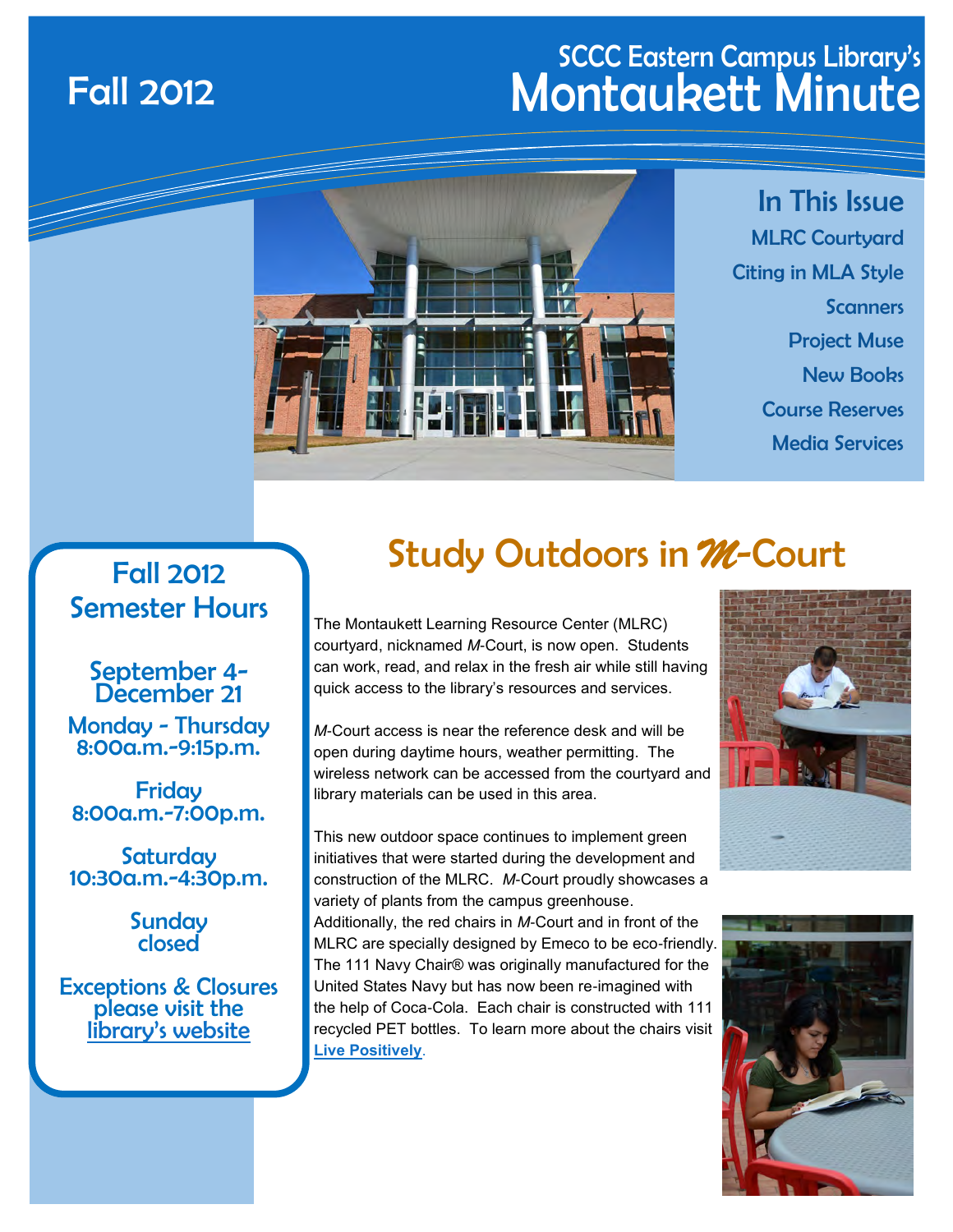## **[CREDO](http://lib1.lib.sunysuffolk.edu/login?url=http://www.credoreference.com/home.do)  [Reference](http://lib1.lib.sunysuffolk.edu/login?url=http://www.credoreference.com/home.do)  [Fun Facts](http://lib1.lib.sunysuffolk.edu/login?url=http://www.credoreference.com/home.do)**



- Located in the Mojave Desert of Eastern California, Death Valley has the lowest point in North America.
- Badwater Basin lies 282 feet below sea level and features a landscape of salt flats.
- The Furnace Creek area where Badwater lies regularly hits extremely high temperatures, the highest of which was 134° F on July 10, 1913.
- Death Valley received its name from a group of gold prospectors who crossed the valley in 1849.

Want more fun facts and interesting information?

Try **[CREDO Reference](http://lib1.lib.sunysuffolk.edu/login?url=http://www.credoreference.com/home.do)**.

# Learn How to Cite in MLA Style

Creating a Works Cited page can be one of the more challenging aspects of writing a research paper. For many first-time researchers, the importance of citing can be lost when faced with so many rules.

To help understand and navigate the citing process, the library has developed a tutorial series, **[Citing Sources – MLA Edition](http://libguides.sunysuffolk.edu/mlacitingsources)**, that acts as a step-by-step guide. It covers a range of themes from the basics of what citing is and what needs to be cited, to the advanced steps of developing citations and the Works Cited page. The tutorial also explains related topics like the differences between quotations and paraphrases.

The series consists of 12 videos, online practice questions, and links to citation resources. Each video and quiz can be used on its own, or the entire video series can be watched as a comprehensive citing lesson. While the first 6 videos in the tutorial apply to all citation styles, there is a focus in this edition on citing in MLA. An APA edition is currently in development.

Feedback on **[Citing Sources](http://libguides.sunysuffolk.edu/mlacitingsources)-MLA Edition** would be greatly appreciated and can be sent to Johanna MacKay at mackayj@sunysuffolk.edu.

## **Need to Copy, Try a Scanner!**

**The library has 3 scanners to copy images and documents, which can then be printed or saved. Scanners are free, located near the reference desk, and available on a first-come, first-served basis. Instructions are provided next to each scanner, but if you need additional help, please ask a librarian at the reference desk.**

# Hello Project Muse $\odot$

- Do you need information analyzing the character of Hamlet for your literature class?
- Are you researching healthy school food options for a nutrition or sociology course?

You may already know that **[JSTOR](http://lib1.lib.sunysuffolk.edu/login?url=http://www.jstor.org/action/showAdvancedSearch)** is an excellent source for scholarly journal articles, but have you tried **[Project Muse](http://lib1.lib.sunysuffolk.edu/login?url=http://muse.jhu.edu)**? This database is a superb choice for finding recent, scholarly articles in the humanities, social sciences, and sciences. With an easy search box and browse feature you can quickly find articles and book chapters and have them saved, printed, emailed, and cited within minutes.

- Delve into Hamlet's insanity in an article like "*Hamlet* and the Trauma Doctors."
- Read "School Meals: A Nutritional and Environmental Perspective" to learn how incorporating nutritious foods within schools can positively impact the environment.

Find articles like these and much, much more in **[Project Muse](http://lib1.lib.sunysuffolk.edu/login?url=http://muse.jhu.edu)**!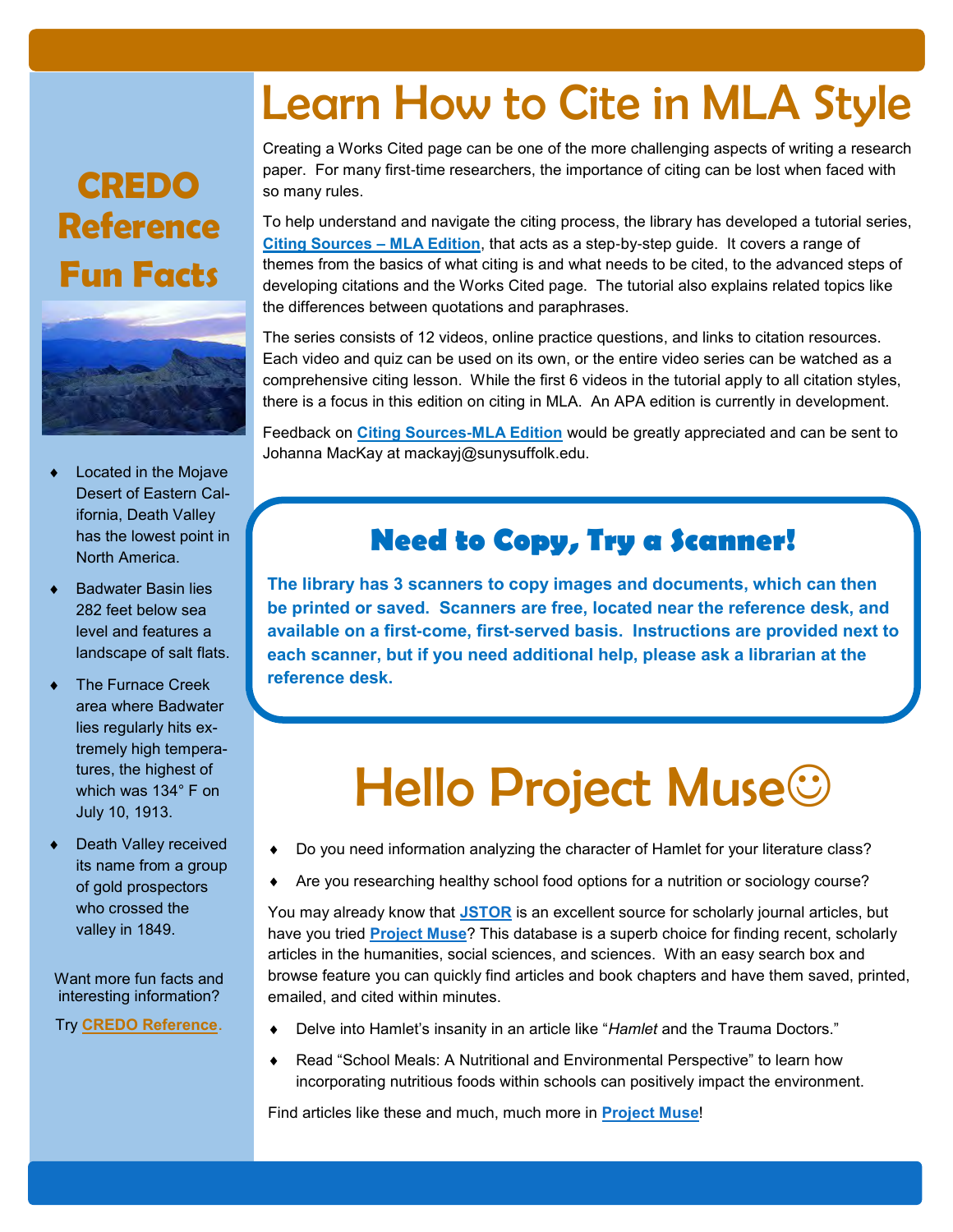## What's New? Click on these titles to find out:





101 Things I Hate About Your House

## **THE END OF MONEY**

**CASHLESS SOCIETY** 







#### **Library Faculty & Staff**

**Mary Ann Miller Campus Head Librarian millerma@sunysuffolk.edu**

**Penny Bealle Professor of Library Services beallep@sunysuffolk.edu**

**Johanna MacKay Instructor of Library Services mackayj@sunysuffolk.edu**

**Paul Turano Professional Assistant—Media turanop@sunysuffolk.edu**

**Jeannette Fischer Principal Clerk-Circulation fischej@sunysuffolk.edu**

**Cheryl Stoothoff Senior Clerk Typist-Circulation stoothc@sunysuffolk.edu**









THE ONION

 $\mathcal{R}$  50

**FUNNIEST** 

**AMERICAN WRITERS** 

According to

**ANDY BOROWITZ** 

 $\bullet$